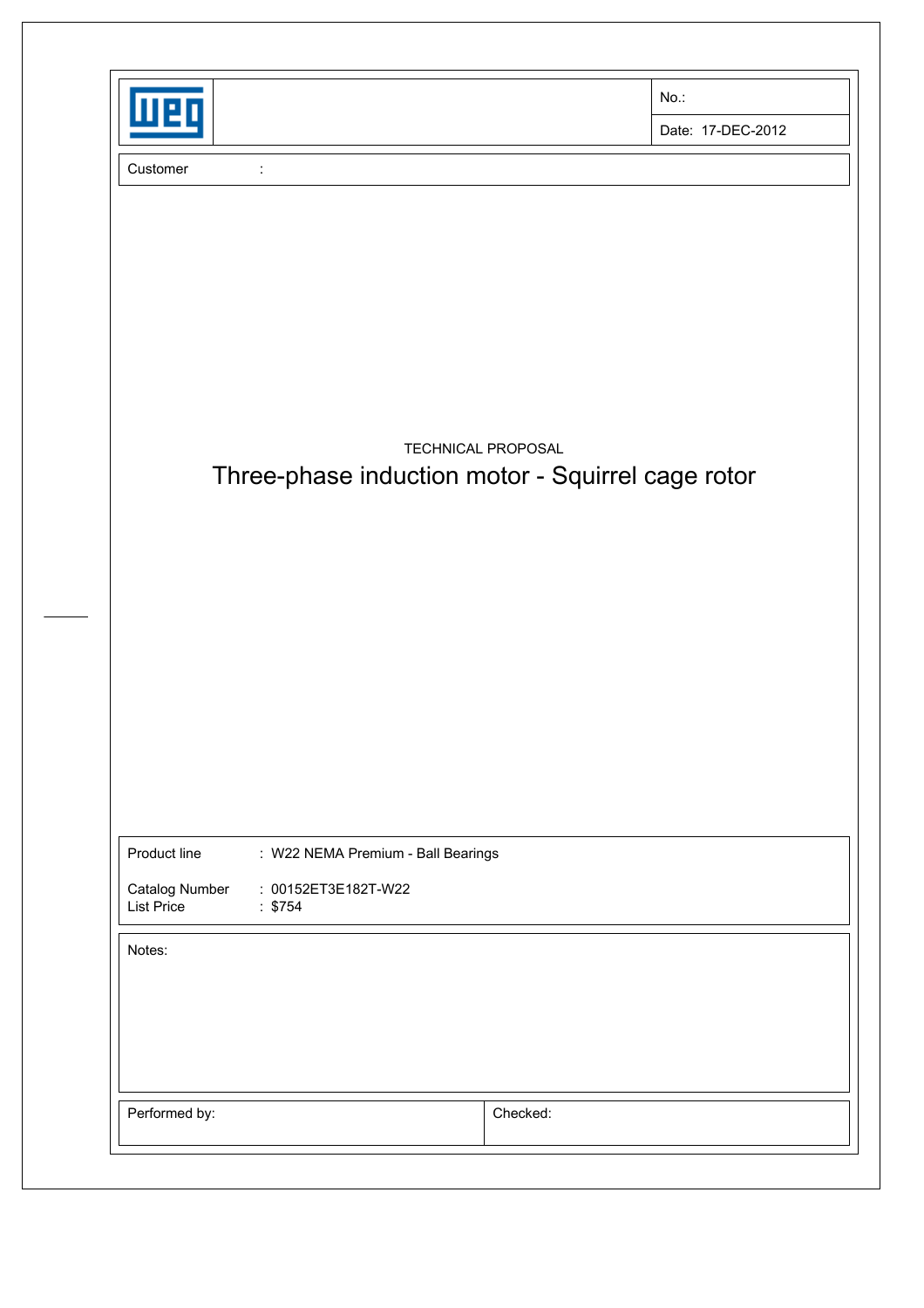

**Customer** 

No.:

Date: 17-DEC-2012

## DATA SHEET

Three-phase induction motor - Squirrel cage rotor

Product line : W22 NEMA Premium - Ball Bearings Frame : 182T Output : 1.5 HP<br>Frequency : 60 Hz Frequency Poles : 6 Full load speed : 1165 Slip : 2.92 % Voltage : 208-230/460 V Rated current : 5.28-4.78/2.39 A Locked rotor current : 38.2/19.1 A Locked rotor current (II/In) : 8.0 No-load current : 3.25/1.63 A Full load torque : 6.67 lb.ft Locked rotor torque : 320 % Breakdown torque : 400 % Design : B Insulation class : F Temperature rise : 80 K Locked rotor time : 16 s (hot) Service factor : 1.25 Duty cycle  $\qquad \qquad : S1$ Ambient temperature : -20°C - +40°C Altitude : 1000 Degree of Protection : IP55<br>Approximate weight : 70 lb Approximate weight Moment of inertia : 0.48789 sq.ft.lb Noise level : 52 dB(A) D.E. N.D.E. **N.D.E. Load** Power factor Efficiency (%) Bearings 6207 ZZ 6206 ZZ 100% 0.66 87.5 Regreasing interval --- --- --- --- --- --- 1 | 75% 0.56 86.5 Grease amount --- --- --- --- --- --- --- --- 50% 0.45 84.0 Notes: Performed by **Checked**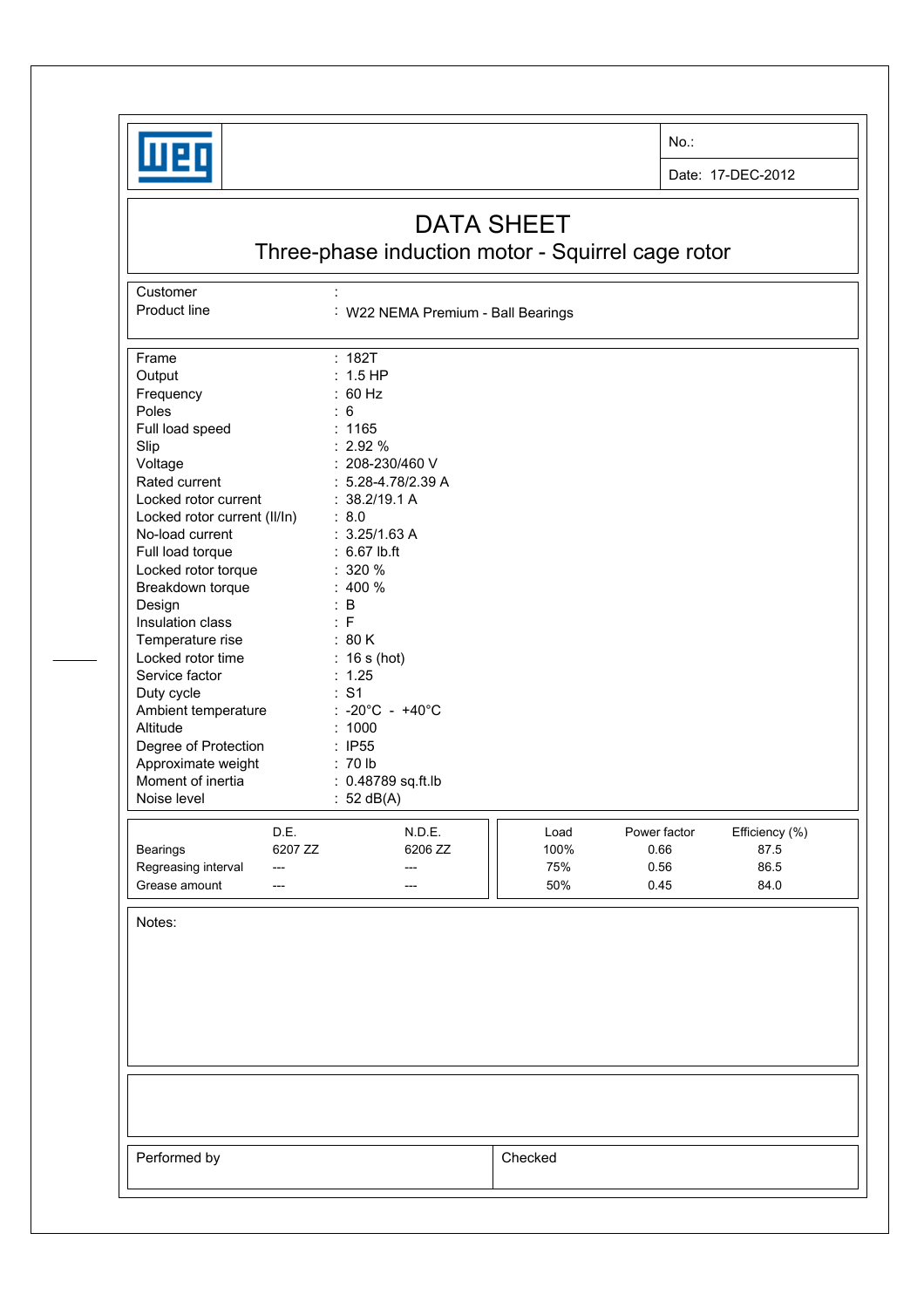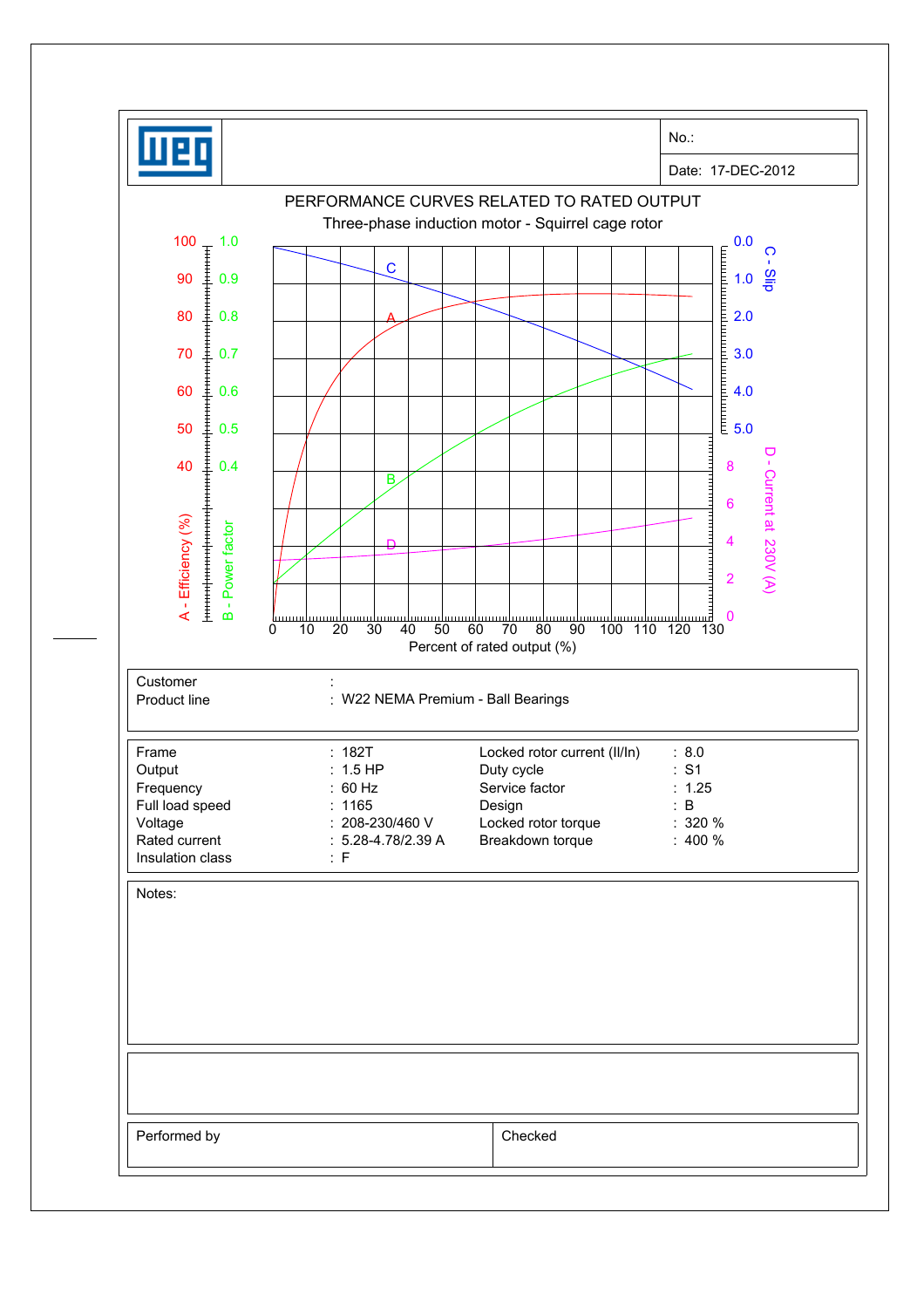